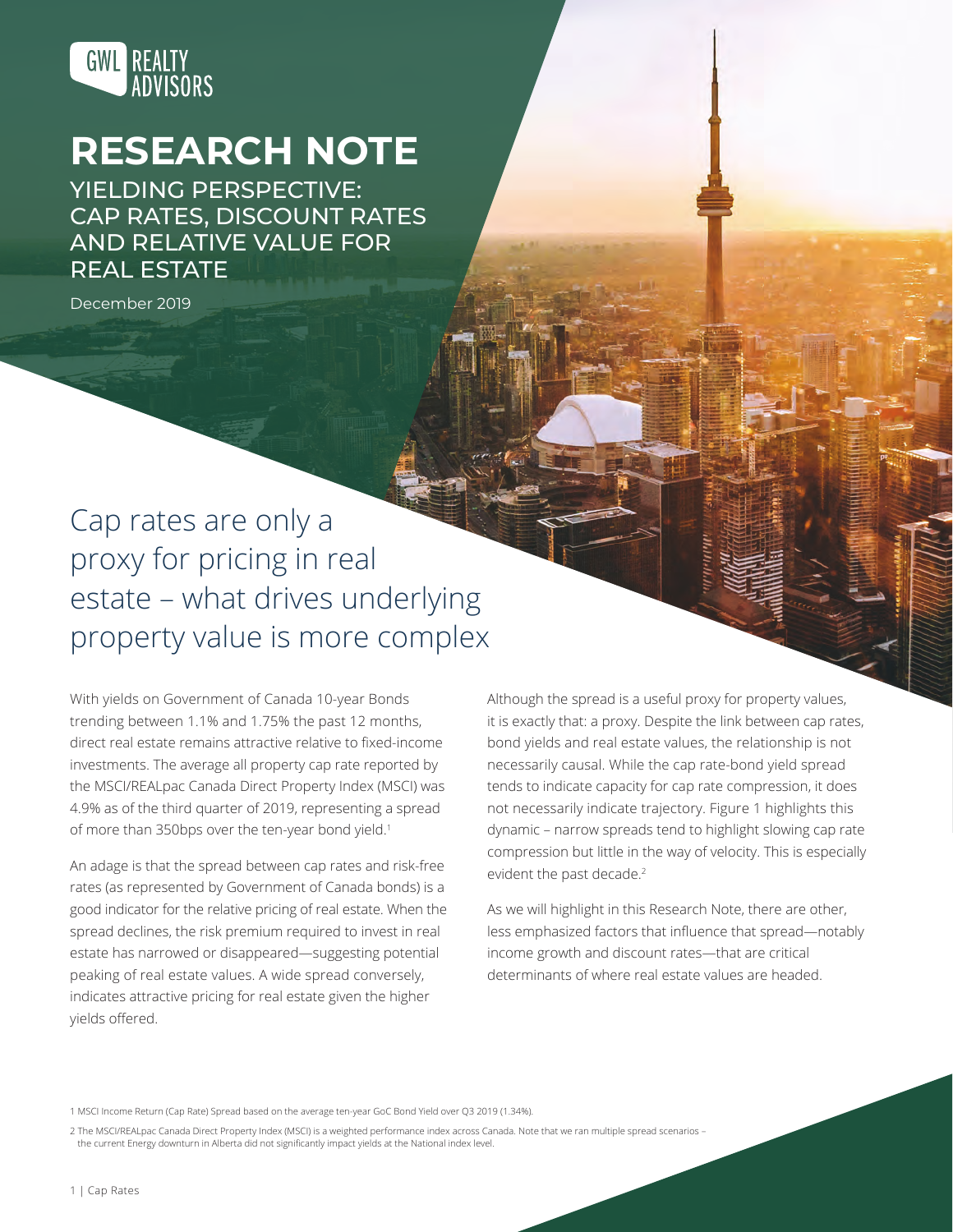

#### **Figure 1: MSCI Cap Rate/Bond Yield Spreads and Change in Cap Rates** *(All Assets, Standing Investments)*

#### **A Primer on Valuation**

Property investors typically derive asset value using a discounted cashflow (DCF) approach where future cashflow (income) is used to determine current value. Key to a DCF valuation is expected income growth, in the form of rents, as well as the discount rate.

With respect to this DCF framework, the relationship between discount rates and cap rates is important. Generally, the higher the spread between discount rates and cap rates, the higher the income growth required to justify current property values. Conversely, the lower the spread, the lower the income growth required. The determination of discount rates varies by investor but the cost of debt, capital structure and perceived **A Primer c**<br>
Property in<br>
discounted<br>
(income) is<br>
valuation is<br>
valuation is<br>
as well as tl<br>
With respeed<br>
discount ra<br>
higher the is<br>
values. Con<br>
growth req<br>
investor bu<br>
sa a 2019 survey<br>
following the 21<br>
An additio

risk are all influences. Among institutional investors such as Pension Funds and Insurance Companies, discount rates are typically based on their required liabilities and future funding levels. As a result of these liabilities and capital requirements, discount rates can only decline so far relative to cap rates.<sup>3</sup>

How investors think rents will grow accordingly, is a key to pricing and direction of future value.

This dynamic is visualized in Figure 2 and 3, which shows average and asset specific<sup>4</sup> discount rates and cap rates from MSCI across Canada.

4 Note that Discount Rate data for Residential assets was suppressed in some quarters—a consistent time series is not available.



<sup>3</sup> A 2019 survey of Canadian Pension Funds by Morneau Shepell noted that target discount rates have stabilized in the 3.5%-4.0% range the last five years, after an extended period of declines following the 2008 Global Financial Crisis. Source: https://www.morneaushepell.com/ca-en/insights/2019-economic-assumptions-accounting-pension-and-other-post-retirement-benefits. An additional report by The World Bank noted that major Public Sector Pension funds had a average discount rate in the 5%-6% range as of 2017. Source: http://documents.worldbank.org/ curated/en/780721510639698502/The-evolution-of-the-Canadian-pension-model-practical-lessons-for-building-world-class-pension-organizations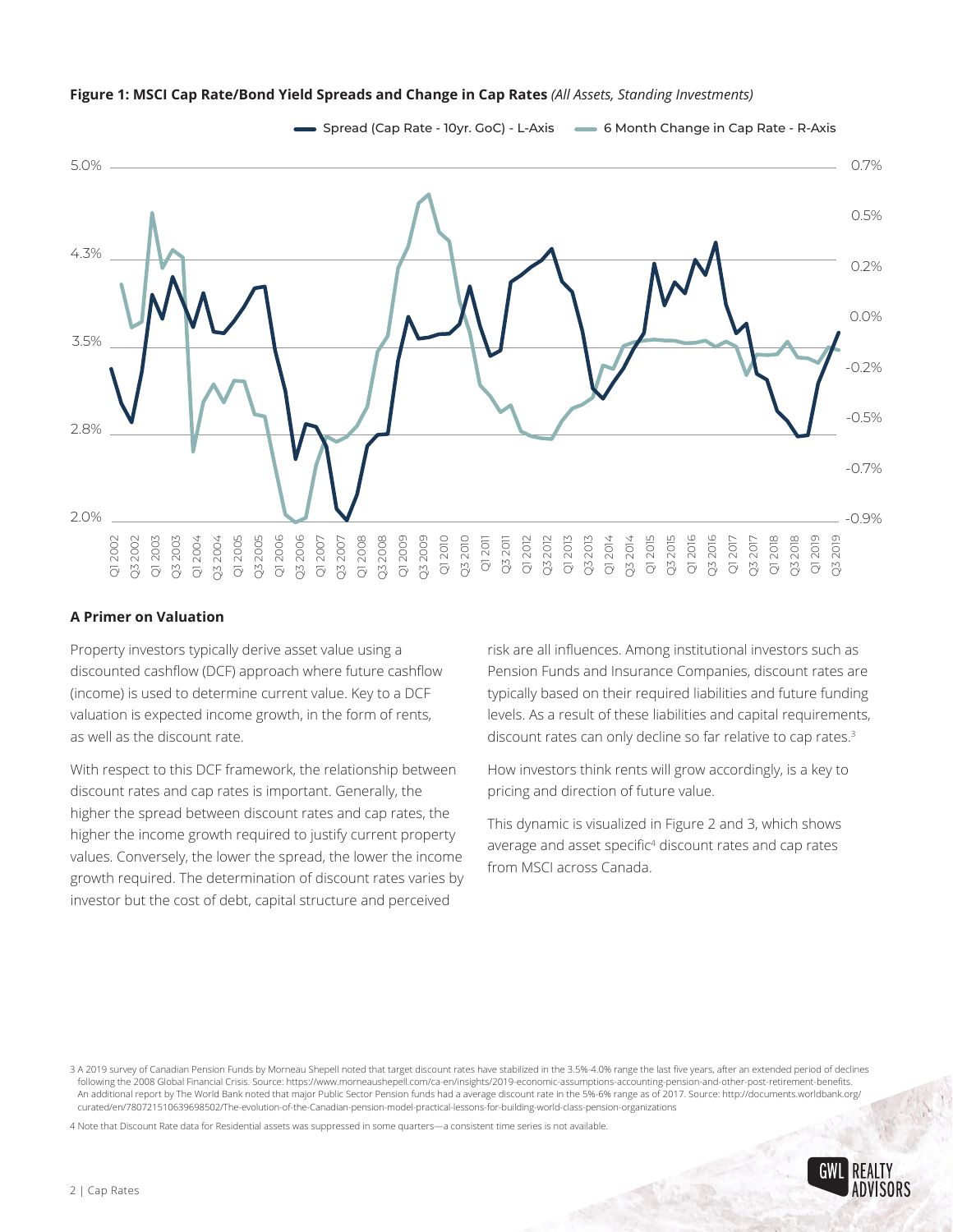Important in these figures is when the spread between discount rates and cap rates are generally at their widest point—120bps in 2008 leading into the Global Financial Crisis; 100 bps in 2013 leading into the energy slowdown; and this latest quarter (Q3 2019) at 100bps. Across all those time periods, cap rates declined at a faster pace than discount rates. From a valuation perspective, investors held discount rates steady while current values rose, pushing cap rates lower. When investors expect strong rent/ income growth, whether realized in the future or not, current values for real estate trend higher relative to discount rates.

Notably, when we overlay Income Growth (NOI) to the discount rate/cap rate spread in Figure 4 we can see how closely the two move together. In fact, despite the Global Financial Crisis starting towards the latter half of 2008, income growth for real estate was still averaging well above 2% through to the fourth quarter of 2010. It was this stable income that helped partially offset value declines due to cap rates reverting higher over the same time period.



#### **Figure 2: MSCI Discount Rates and Cap Rates** *(Rolling 12 Month Average)*

#### **Figure 3: MSCI Discount Rates and Cap Rate Spread** *(Rolling 12 Month Average)*